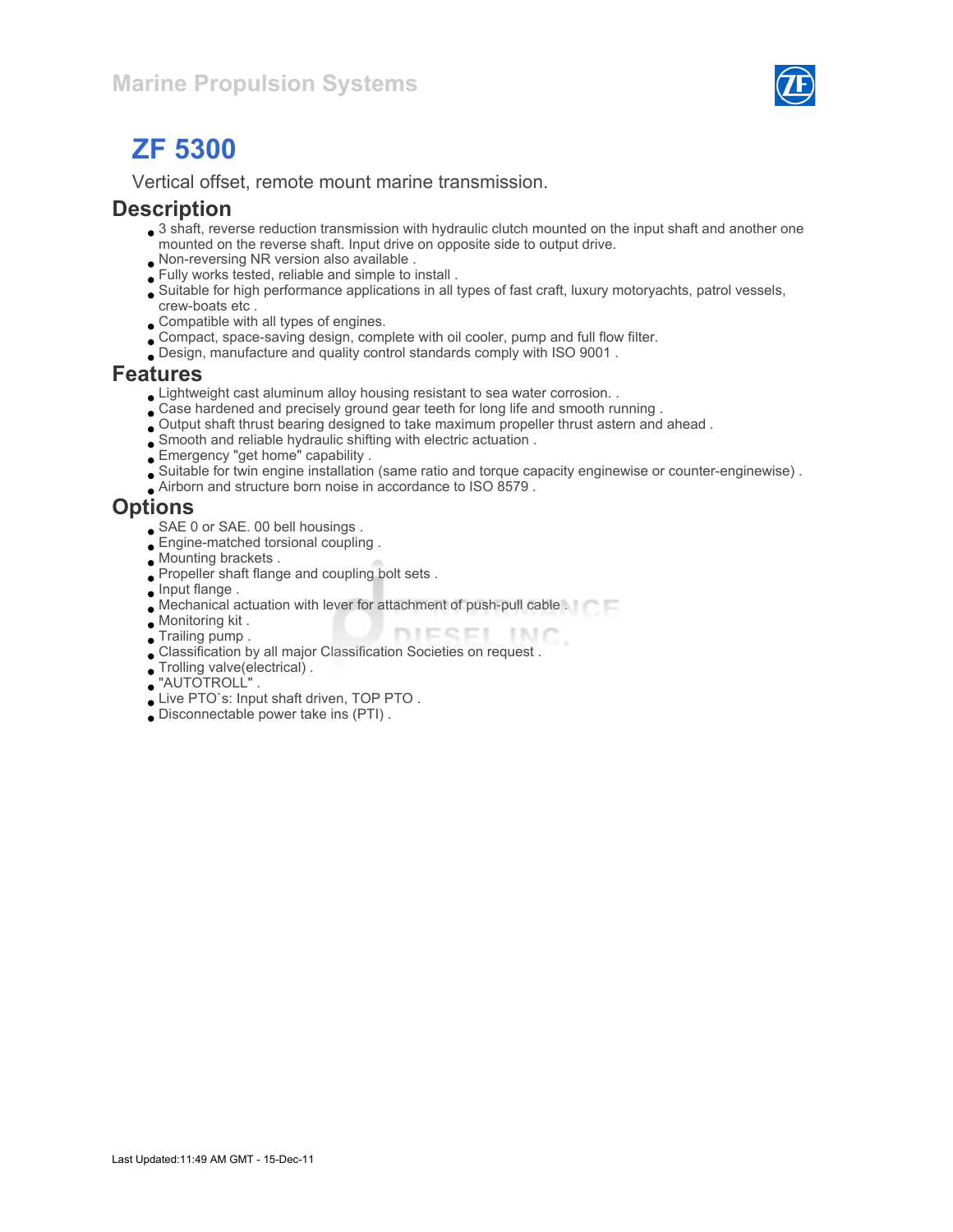

### Pleasure Duty

| <b>RATIOS</b>                          | MAX. | <b>TORQUE</b> | POWER/RPM                                        |    |           |          |    |          | <b>INPUT POWER CAPACITY</b> |    | MAX.<br><b>RPM</b> |
|----------------------------------------|------|---------------|--------------------------------------------------|----|-----------|----------|----|----------|-----------------------------|----|--------------------|
|                                        | Nm   | ftlb          | <b>kW</b>                                        | hp | <b>kW</b> | hp       | kW | hp       | kW                          | hp |                    |
|                                        |      |               |                                                  |    |           | 2100 rpm |    | 2300 rpm | 2450 rpm                    |    |                    |
| $\sqrt{3.471^*}$ , 4.033, 4.464, 5.040 | 8060 | 5945          | 0.8440 1.1318 1772 2377 1941 2603 2068 2773 2600 |    |           |          |    |          |                             |    |                    |

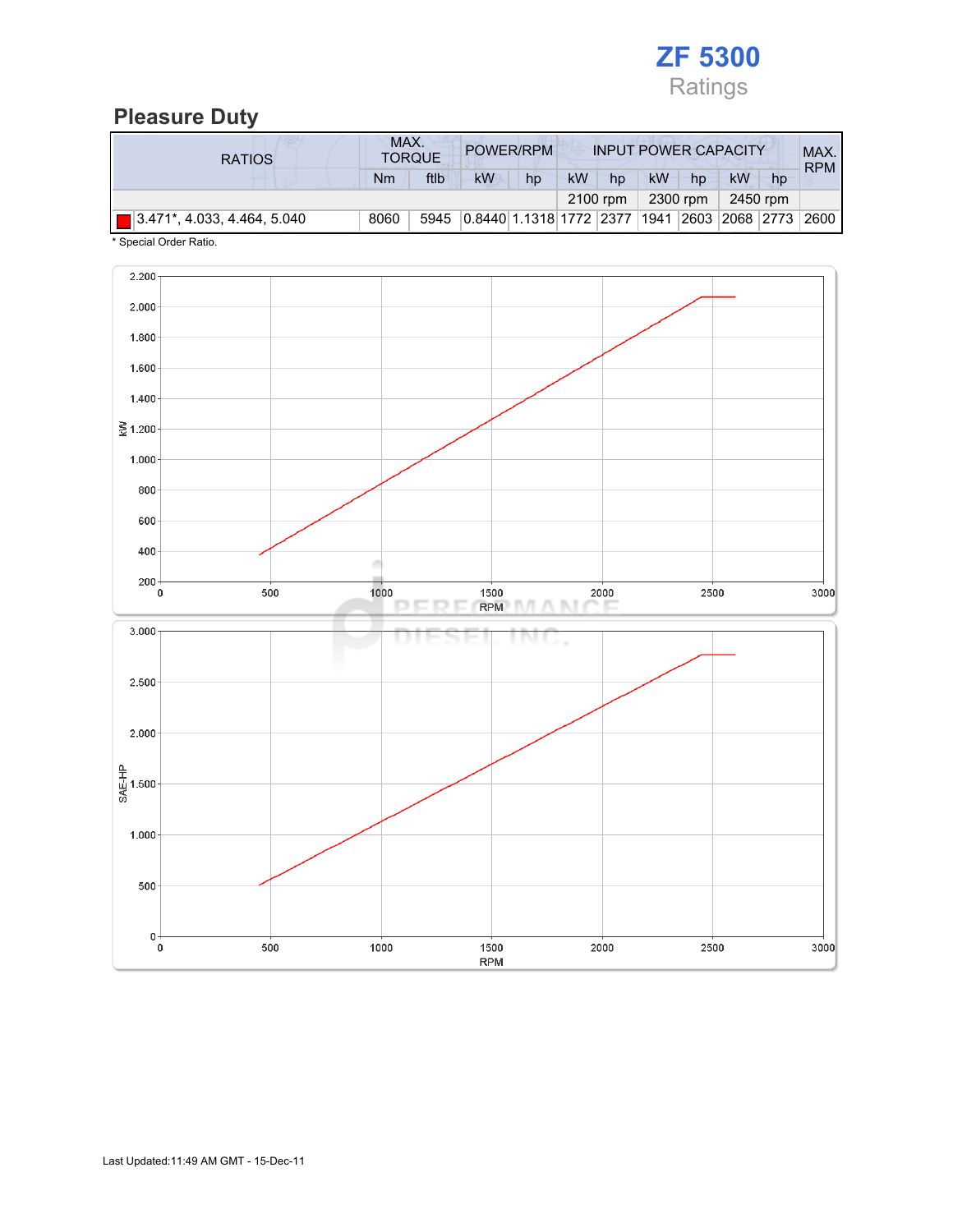

# Light Duty

| <b>RATIOS</b>                                       | MAX. | <b>TORQUE</b> | POWER/RPM                                               |    |           |          |    | <b>INPUT POWER CAPACITY</b> |           |    | MAX.<br><b>RPM</b> |
|-----------------------------------------------------|------|---------------|---------------------------------------------------------|----|-----------|----------|----|-----------------------------|-----------|----|--------------------|
|                                                     | Nm   | ftlb          | <b>kW</b>                                               | hp | <b>kW</b> | hp       | kW | hp                          | <b>kW</b> | hp |                    |
|                                                     |      |               |                                                         |    |           | 1800 rpm |    | 2100 rpm                    | 2300 rpm  |    |                    |
| $\boxed{ }$ 3.471*, 4.033, 4.464, 5.040<br>$\cdots$ | 7170 | 5288          | 0.7508 1.0068 1351  1812  1577  2114  1727  2316   2600 |    |           |          |    |                             |           |    |                    |

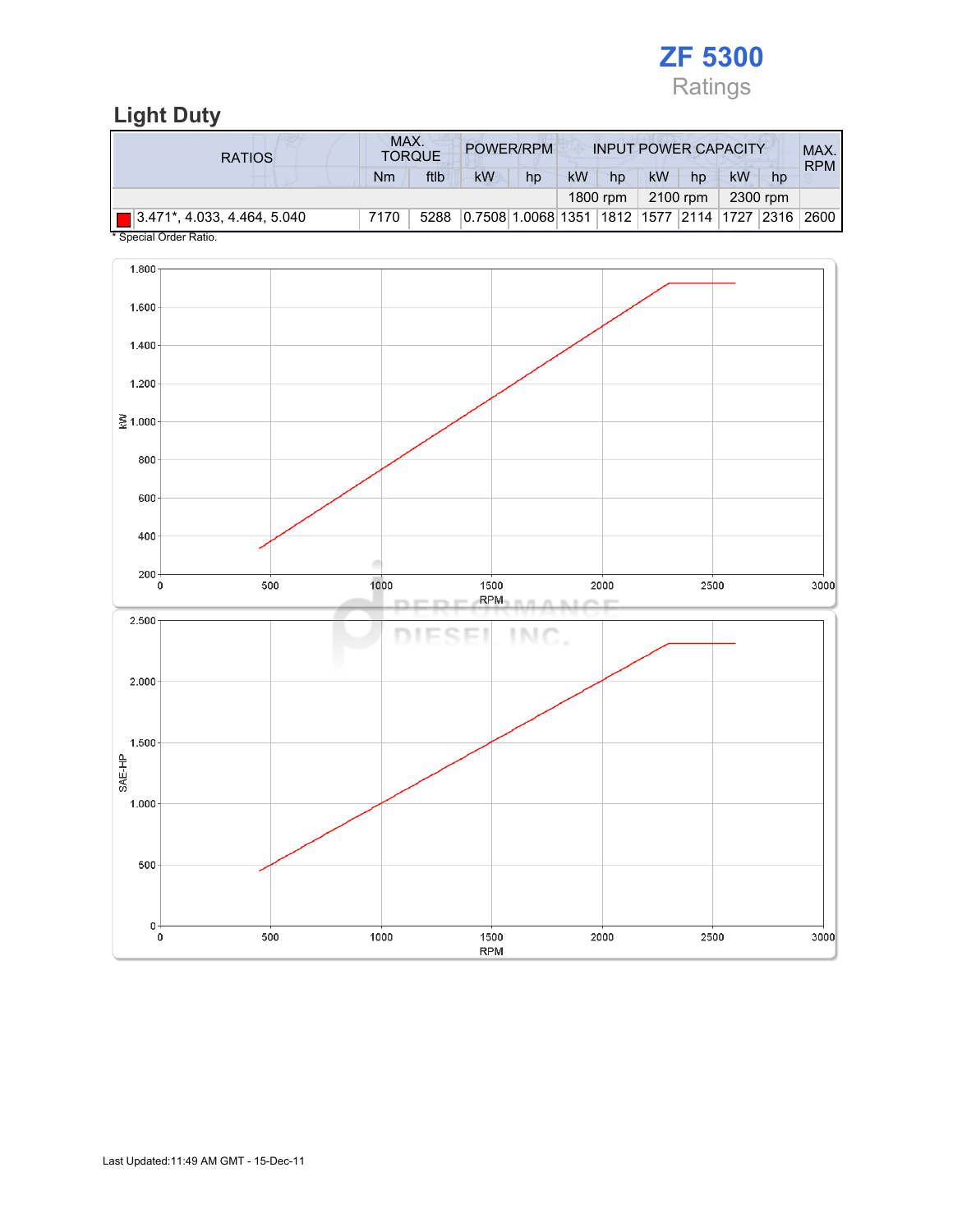

## Medium Duty

| <b>RATIOS</b>                           | MAX. | <b>TORQUE</b> |                                        | POWER/RPM |    |          |    |          | <b>INPUT POWER CAPACITY</b> |      | MAX.<br><b>RPM</b> |
|-----------------------------------------|------|---------------|----------------------------------------|-----------|----|----------|----|----------|-----------------------------|------|--------------------|
|                                         | Nm   | ftlb          | kW                                     | hp        | kW | hp       | kW | hp       | kW                          | hp   |                    |
|                                         |      |               |                                        |           |    | 1800 rpm |    | 1900 rpm | 2100 rpm                    |      |                    |
| $\boxed{ }$ 3.471*, 4.033, 4.464, 5.040 | 6370 | 4698          | 0.6670 0.8945 1201 1610 1267 1700 1401 |           |    |          |    |          |                             | 1878 | 2600               |

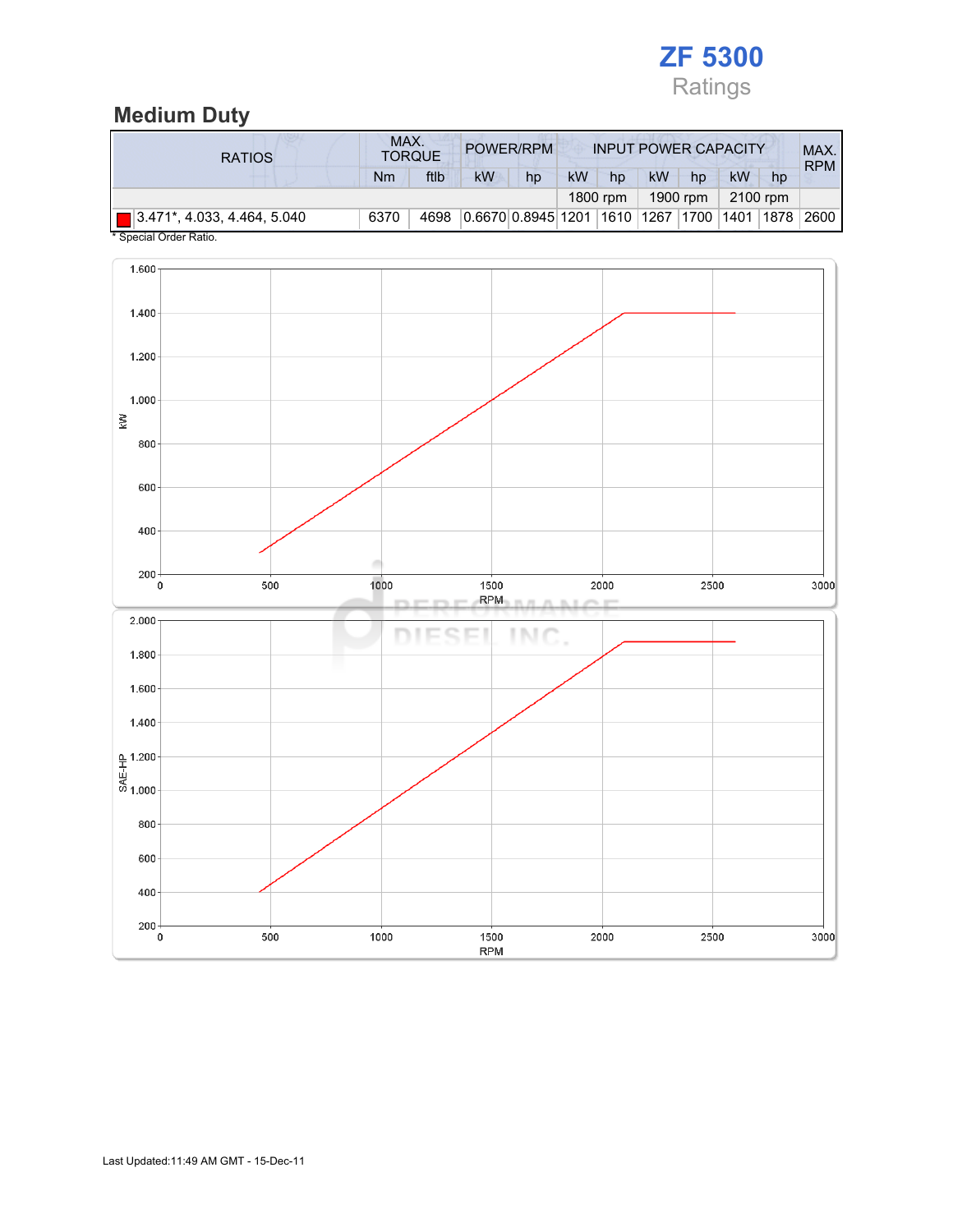

## Continuous Duty

| <b>RATIOS</b>                           | <b>MAX. TORQUE POWER/RPM</b> |      |    |    | <b>INPUT POWER CAPACITY</b>                    | MAX. |    |                 |            |
|-----------------------------------------|------------------------------|------|----|----|------------------------------------------------|------|----|-----------------|------------|
|                                         | Nm                           | ftlb | kW | hp | <b>kW</b><br>hp                                | kW   | hp | <b>kW</b><br>hp | <b>RPM</b> |
|                                         |                              |      |    |    | 1600 rpm   1800 rpm                            |      |    | 1900 rpm        |            |
| $\boxed{ }$ 3.471*, 4.033, 4.464, 5.040 | 5250                         |      |    |    | 3872 0.5497 0.7372 880 1180 990 1327 1045 1401 |      |    |                 | 2000       |

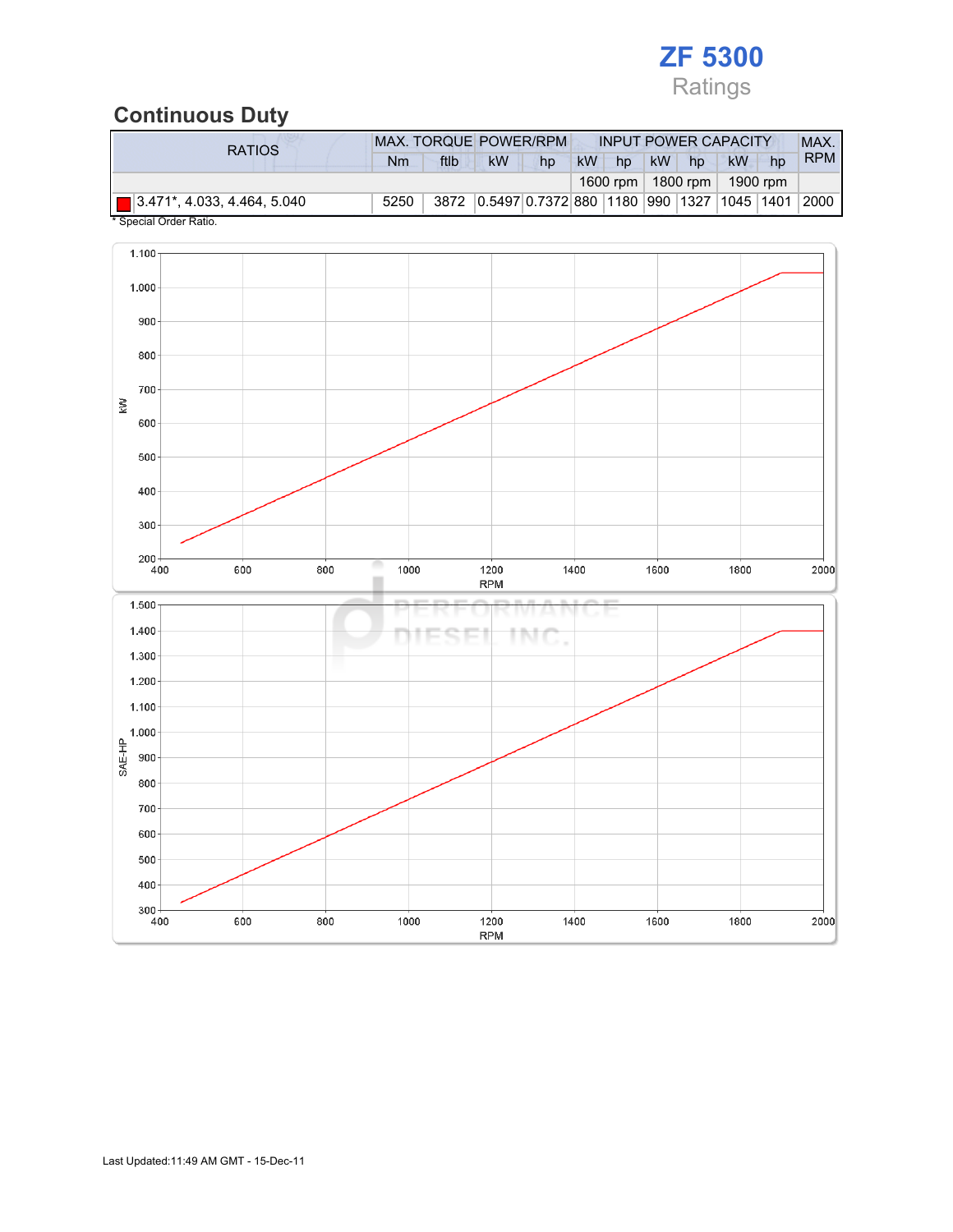# ZF 5300 Dimensions

Œ



|                                                                                                            | mm (inches) |                |    |    |            |  |                            |    |           |  |  |
|------------------------------------------------------------------------------------------------------------|-------------|----------------|----|----|------------|--|----------------------------|----|-----------|--|--|
|                                                                                                            | В1          | B <sub>2</sub> | H1 | H2 |            |  | L2                         | L3 | Bell Hsq. |  |  |
| 460 (18.1)  465 (18.3)  465 (18.3)  415 (16.3)  855 (33.6)  776 (31.1)  570 (22.3)  149 (5.90)  180 (7.10) |             |                |    |    |            |  |                            |    |           |  |  |
|                                                                                                            |             | Weight kg (lb) |    |    |            |  | Oil Capacity Litre (US qt) |    |           |  |  |
|                                                                                                            |             | 950 (2,090)    |    |    | 60.0(54.0) |  |                            |    |           |  |  |

#### SAE Bell Housing Dimensions

|         |    |  |                                             |  |    |  |     | <b>Bolt Holes</b> |       |
|---------|----|--|---------------------------------------------|--|----|--|-----|-------------------|-------|
| SAE No. |    |  |                                             |  |    |  | No. | <b>Diameter</b>   |       |
|         | mm |  | mm                                          |  | mm |  |     | mm                |       |
|         |    |  | 647.7 25.5 679.45 26.75 711.2 28.0 16 13.49 |  |    |  |     |                   | 17/32 |

# Output Coupling Dimensions

|    |              |    |       | <b>Bolt Holes</b> |                                                         |     |              |      |
|----|--------------|----|-------|-------------------|---------------------------------------------------------|-----|--------------|------|
|    |              |    |       |                   |                                                         | No. | Diameter (E) |      |
| mm | $\mathsf{I}$ | mm | in mm | $\mathsf{In}$     | mm                                                      |     | mm           |      |
|    |              |    |       |                   | 350   13.8   310   12.2   220   8.66   35.0   1.38   18 |     | 24.2         | ን.95 |